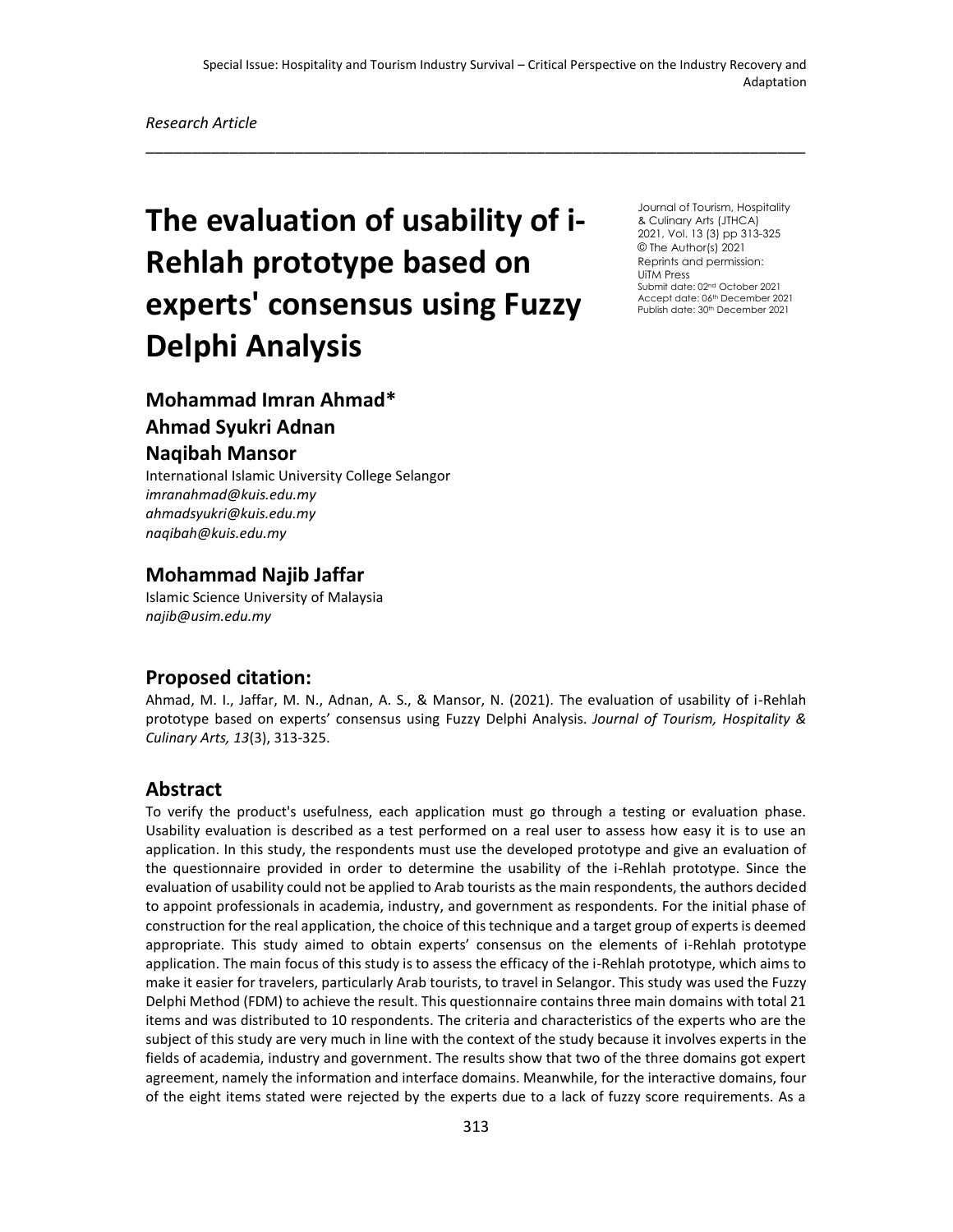result, this prototype is only examined by professionals who are knowledgeable and qualified to do so before it is released.

## **Keywords:**

.

i-Rehlah prototype, Fuzzy Delphi Method (FDM), Experts' Consensus, Evaluation of Usability.

# **1 Introduction**

### **1.1 The Concept of Islamic Tourism Based On the Organization of Islamic Operation (OIC)**

The Organization of Islamic Operation (OIC) is the second largest intergovernmental organization after the United Nations with a membership of 57 countries spread across four continents. This organization is a collection of voices from the Islamic world. It seeks to protect the interests of the Islamic world by promoting international peace and harmony among the various communities of the world (Organization of Islamic Cooperation, 2011).

Islam and tourism are not foreign things. Traveling and wandering are highly recommended in Islam. Allah SWT says in surah al-Ankabut verse 20:

اَّلل ه َ َّ ِن ۚ إ َ ة ِخرَ ْ اْل َ ة َ أ ْ ش َّ الن ُ ئ ش ِ ن ُ ي اَّلل ه ُ َّ م ُ ۚ ث َ ق ْ ل َ خ ْ ال َ أ َ د َ ْ َف <sup>ب</sup> ي َ واك رُ ُ انظ َ ِض ف ْ ر َ ْ اْل ِي وا ف ِسريُ لْ ُ ق ٍء ْ ي لِّ ش َ ُ ك ٰ َ َل َ ع ِدير َ ٌق

*Say: "Travel through the earth and see how Allah did originate creation; so will Allah produce a later creation: for Allah has power over all things.*

In the above verse, it is clear that Allah SWT encourages us as His servants to travel, walk all over the world to see the power and take lessons from every event that Allah has created. This is a clear and solid fact and evidence that religion plays a role in the daily activities of Muslims. Saad et al (2010) stated that Islam recognizes the right of its believers to move from one place to another. In fact, Islam also encourages travel for beneficial purposes, such as performing Hajj and Umrah, health and medicine, education, business, trade, entertainment and pleasure. Nevertheless, entertainment and pleasure need to be interpreted accurately so that the rules and obligations of Islamic Shariah are not violated (OIC & SESRIC, 2017).

Islamic tourism aims to target Muslim tourists specifically, although it can also be a universal attraction for tourists other than Islam for a variety of reasons. Among the reasons for the attraction of Islamic tourism to non-Muslim tourists is because of reasonable prices, safety and security, family-friendly environment, cleanliness and so on. Crescent Rating (2015) states that the concept of Islamic tourism has been widely used with various different names and connotations. However, the terms used have not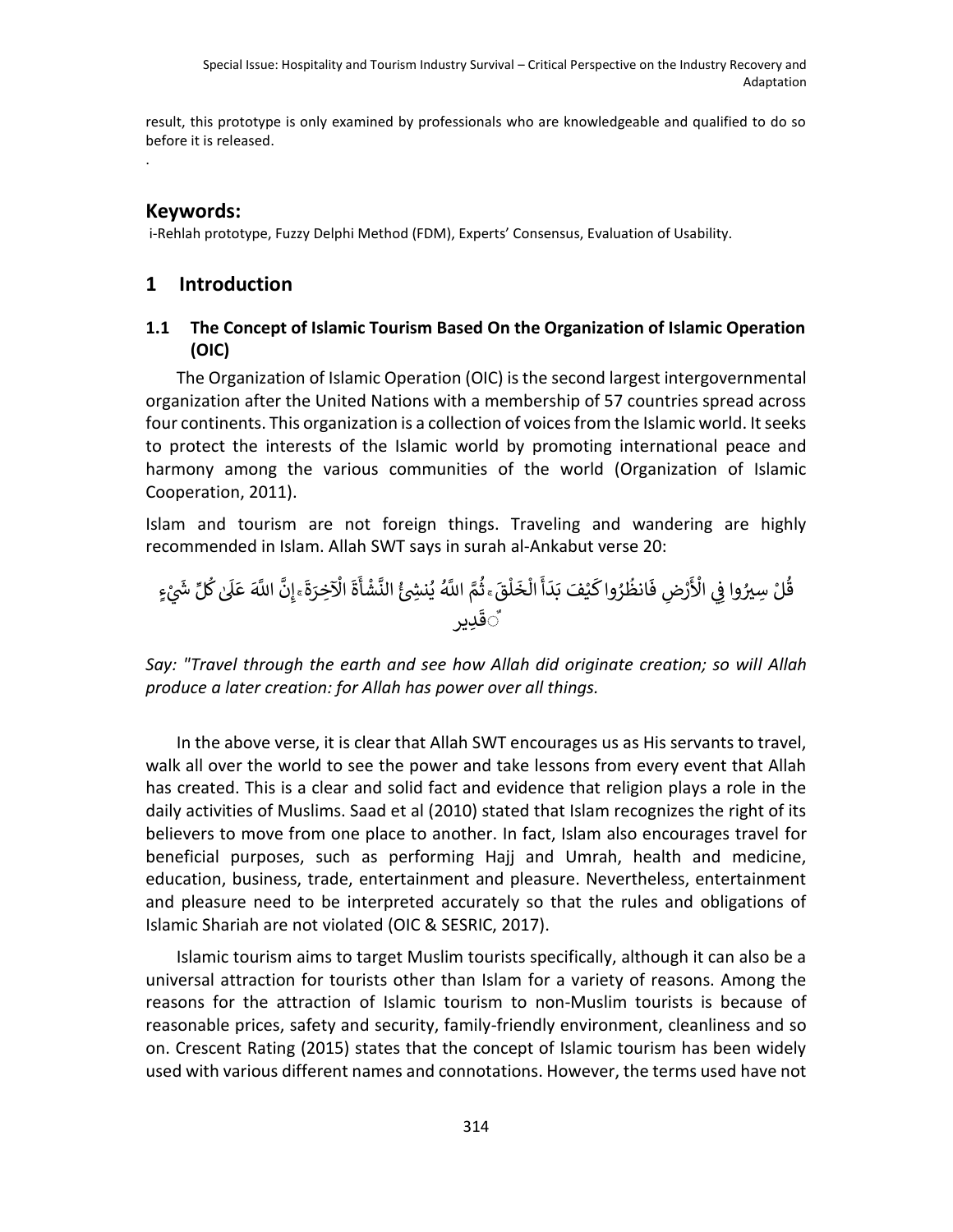yet reached a universal definition. Among the names that have become common place are Halal Tourism, Shari'ah Tourism and Muslim-friendly Tourism (OIC & SESRIC, 2017).

#### **1.2 Main Components of Islamic Tourism**

The OIC and SESRIC reports (2017) outline five key components of Islamic tourism that need to be prioritized based on adaptations from Akyol and Kilinc (2014). The main components are the same as conventional tourism, but the difference is that these components must be halal and shariah compliant, namely; Halal Hotels, Halal Transportation, Halal Food Premises, Halal Tourism Packages and Halal Finance. The descriptions of each sub based on the OIC are as follows:

a) Halal Hotels: Every hotel that complies with Islamic tourism must ensure that there are no alcohol services, gambling places and any activities that lead to illegal and non-compliant acts and actions. The food provided must also be from a halal food source and get the approval of the authorities. In each room, there must be a copy of the Quran, a prayer rug and an arrow that shows the direction of Qibla. The position of the bed and toilet is also not facing the direction of Qibla. Hotel staff wear clothes that cover the aurat and hotel management such as payment and so on according to the procedures outlined by Islam. In addition, facilities and amenities such as swimming pools, gyms, massage parlors and so on should be segregated according to gender.

b) Halal Transport: Halal transport that is emphasized is airlines. Airlines must ensure that all services, especially in terms of food and beverages, must be halal. There is no alcohol or food that contains pork and syubhah. Materials such as digital information must also be appropriate and comply with the requirements allowed by Islamic law.

c) Halal Restaurants: Restaurants listed in Islamic tourism must ensure the source of food before, during and when served. Food based on animals must ensure that the animals are slaughtered according to the correct Islamic procedures. Alcohol is also not served in halal restaurants.

d) Halal Tourism Package: The tourism package's content must revolve around Islamic themes. Islamic tourism packages should focus on Islamic tourism destinations, such as mosque visits, Islamic monuments, Islamic museums, and Ramadan festivities.

e) Halal Finance: Hotels, restaurants, travel companies, and airlines must have adequate financial resources and adhere to Islamic processes and standards. In general, all parties involved in the creation and development of financial firms must participate in profit and loss sharing. Any type of interest, riba, or money laundering is absolutely prohibited in Islamic finance.

#### **1.3 Establishment of Islamic Tourism Malaysia**

The significant increase in Muslim tourists from the Middle East countries is due to the events of September 11, 2001. To organize various local tourism development programs and marketing strategies for local cultural products to Muslim tourists, the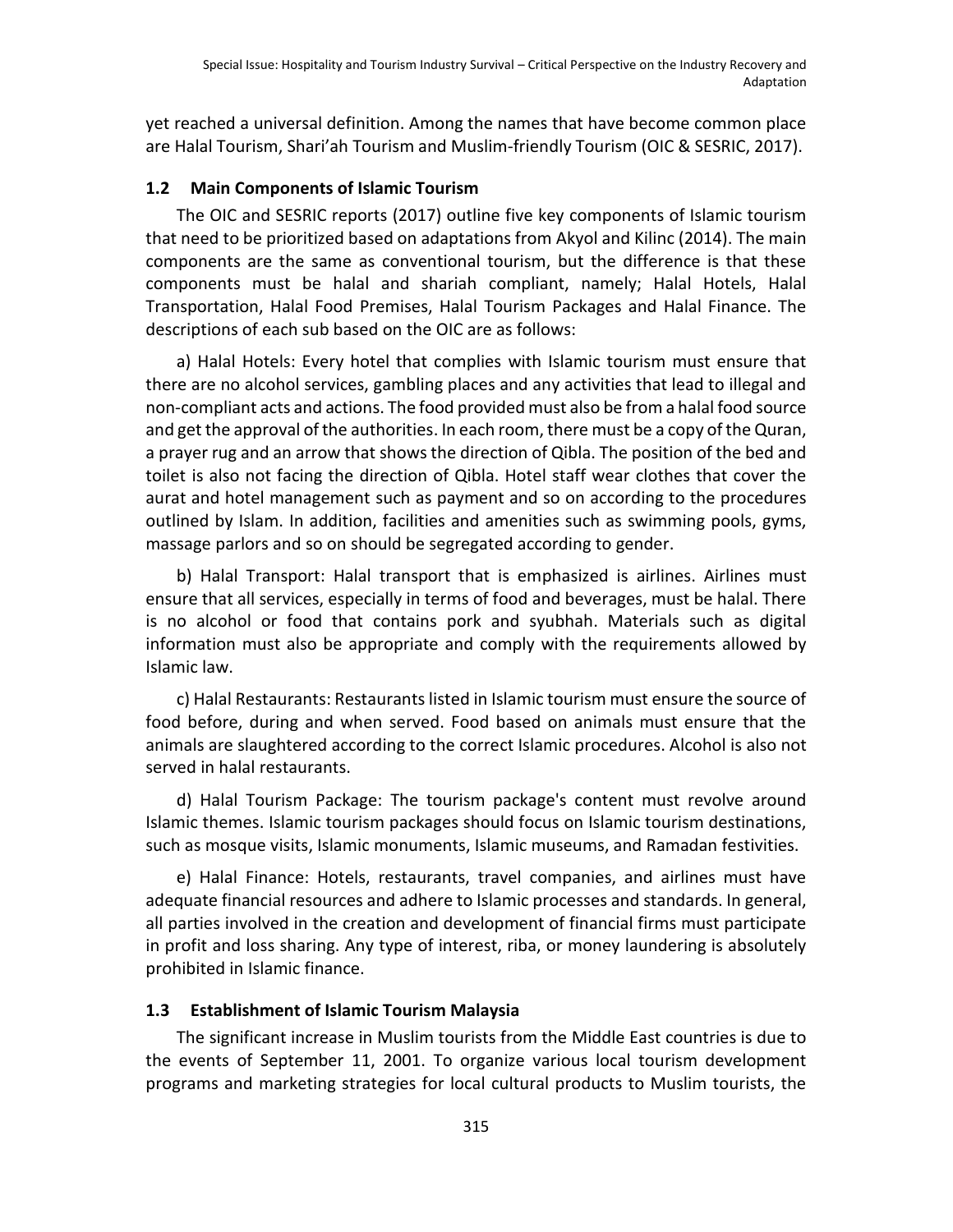government, through the Ministry of Tourism and Culture Malaysia, established Islamic Tourism Malaysia (ITC) on 16 March 2009. ITC is registered as a Limited Company pursuant to a Guarantee with the Companies Commission of Malaysia under the Companies Act 1965 (Abdul Ghani Abu, Dewan Budaya, March 2013).

Malaysia is one of the main attractions for Muslim tourists from all over the world, according to the Master Card record and Rating Crescent (2015) in the Organization of Islamic Operation (OIC) Report and The Statistical, Economic, and Social Research and Training Center for Islamic Countries (SESRIC) (2017). Malaysia is recognized as the first destination in the Global Muslim Travel Index version 2015. This is because Malaysia has been made the number one Islamic tourism destination for four consecutive years from 2011 to 2014. ITC (2015) states this is based on the availability of halal food, facilities and amenities for performing ibadah, Islamic-friendly hotel services and Malaysia's own state of being free from all forms of threats and riots (OIC & SESRIC, 2017).

The Malaysian government has made various efforts to encourage Arab tourists to come to Malaysia. Malaysia Airlines System (MAS) and other airlines, documentary videos on Malaysia in Arabic were shown during the flight in Arabic, especially 30 minutes before landing at Kuala Lumpur International Airport (KLIA). This video explains important information related to our country. The Arab Ambassador, who works as a receptionist for Arab tourists, will be ready at the arrival hall to welcome tourists from the Middle East.

Those who serve as Arab Ambassadors are students who are fluent in communicating in Arabic. The Arab Ambassador program is indeed only specific to Arab tourists and this is a privilege and priority provided to them compared to other tourists (Sulaiman Ismail, 2008). For Arab tourists, there are still many among them who are not fluent in English. As a result, they require translators who can speak and provide information in Arabic, as well as Arabic-written signboards pointing to certain destinations within KLIA (Sulaiman, 2008). Muslim travelers will find it easier to pray and eat halal food thanks to these Arabic-language signboards. KLIA at the same time also provides prayer places on all levels of the main terminal building and satellite building, as well as 25 halal food booths in public areas and transit sections (www.halaltrip.com).

#### **1.4 Selangor as Popular Destination for Arab Tourists**

Selangor, as a developed state, is not left behind as one of the tourist destinations for Arab Muslims. Based on the Tourist Arrival Statistics Report (LSKP) issued by Tourism Selangor, there was an increase in the number of Arab tourists from 2015 to 2017, which was 160,615 to 360,749 (http://www.tourismselangor.my/tourism-selangor-profile/). The Selangor state economy recorded a Gross Domestic Product (GDP) growth of 7.1% in 2017 compared to only 4.8% in 2016 (Department of Statistics Malaysia, 2017) The tourism sector contributes a large part to the economic growth of the state of Selangor. State governments under the SMART concept through the SMART Governance domain aim to build a foundation towards smart government through smart and integrated technologies. Therefore, this research supports and realizes the aspirations of SMART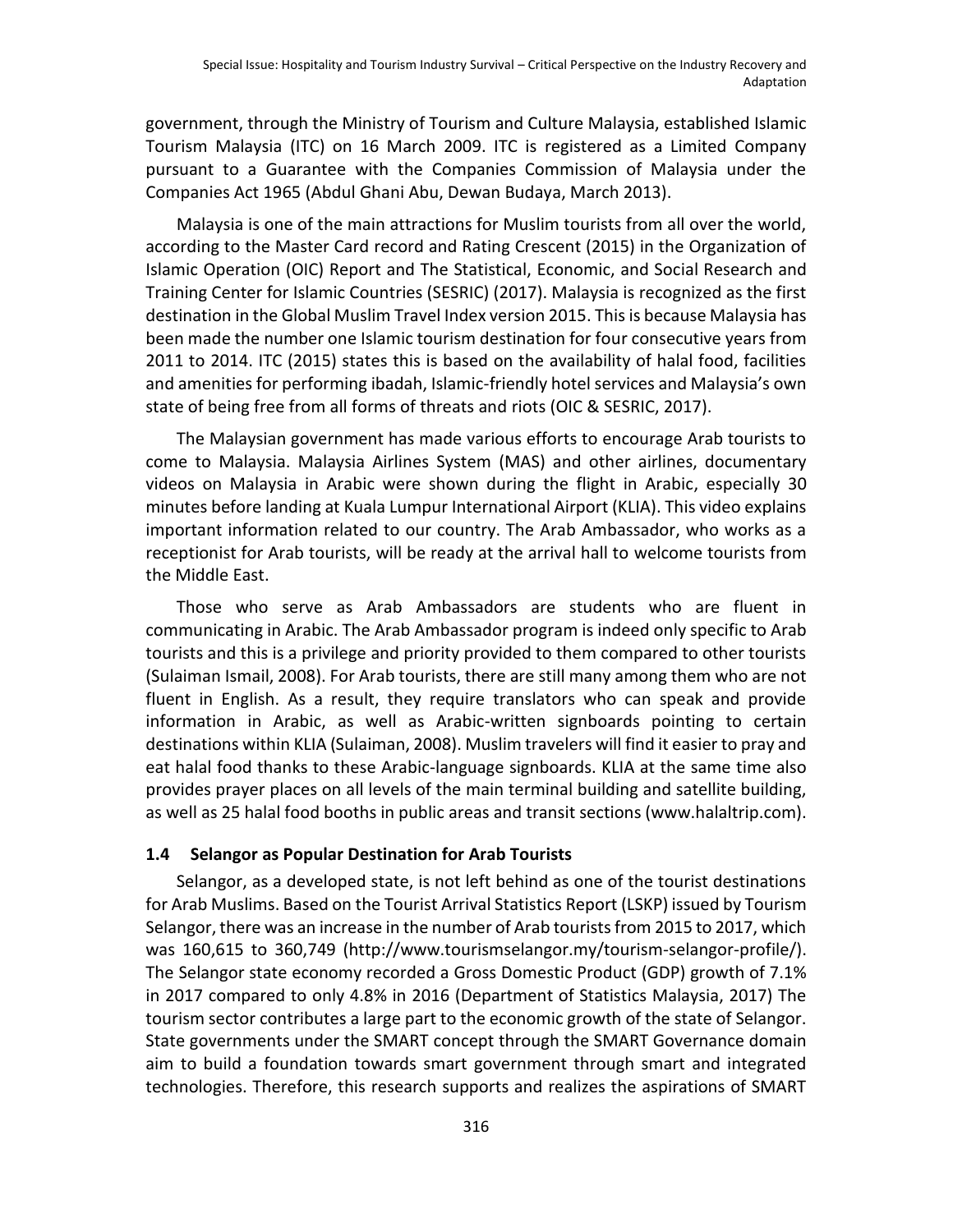Selangor to increase the state's economic growth through the development of i-Rehlah Prototype Application for Islamic Tourism in Selangor.

A study conducted by Hashim (2013) shows that there are communication problems among Arab tourists in our country. As many as 70% of respondents faced communication problems at airports, 80% in hotels or accommodation, 80% in shopping malls, 80% related to tour guides and 80% related to taxi drivers.

Based on interviews conducted with the Islamist Tourism Center (ITC) (Hashim, 2013) stated that the common problems faced by Arab tourists are:

- 1. Lack of hotel staff who can communicate in Arabic
- 2. There are no Arabic language television channels in the hotel.
- 3. Tour guides have low proficiency in Arabic
- 4. Taxi drivers cannot speak Arabic.
- 5. Tourist police cannot communicate in Arabic.
- 6. Lack of signage in Arabic.

Starting from this issue, researchers have developed a needs analysis model for Islamic tourism by focusing on the needs (necessities), lacks (lacks) and wants (wants) (Hutchinson & Waters. 1987) of Arab tourists. Based on the model, the level of needs, shortages and desires of Arab tourists on this issue is high. Thus, this study proposes the development of a prototype i-Rehlah Application for Islamic Tourism in the State of Selangor for the use of Arab tourists to the state of Selangor.

# **2 Methodology**

Usability testing was conducted on 10 experts to test the validity of the content, the suitability of the interface form, and the smooth functionality of the prototype of this application. The experts involved are experts in academia, industry and government. If there are any errors, a process of improvement will be implemented to address the issue before it is adopted by the public especially Arab tourist. The prototype's usability was assessed using the Fuzzy Delphi (FDM) approach. Experts were given a set of questionnaires to assess the usability and effectiveness of application prototypes.

The Fuzzy Delphi (FDM) approach as mentioned in above is based on the conditions contained in the triangular fuzzy number and defuzzification process. The condition for a triangular fuzzy number involves the threshold value (d) and percentage of expert agreement with a threshold value (d) for each item (component and element) measured must be less than or equal to 0.2 (Chen, 2000; Cheng & Lin, 2002) and a percentage of expert agreement must exceed or equal 75% (Chu & Hwang, 2008; Murry & Hammons, 1995). The threshold value (d) will be analyzed using Microsoft Excel based on the following formula: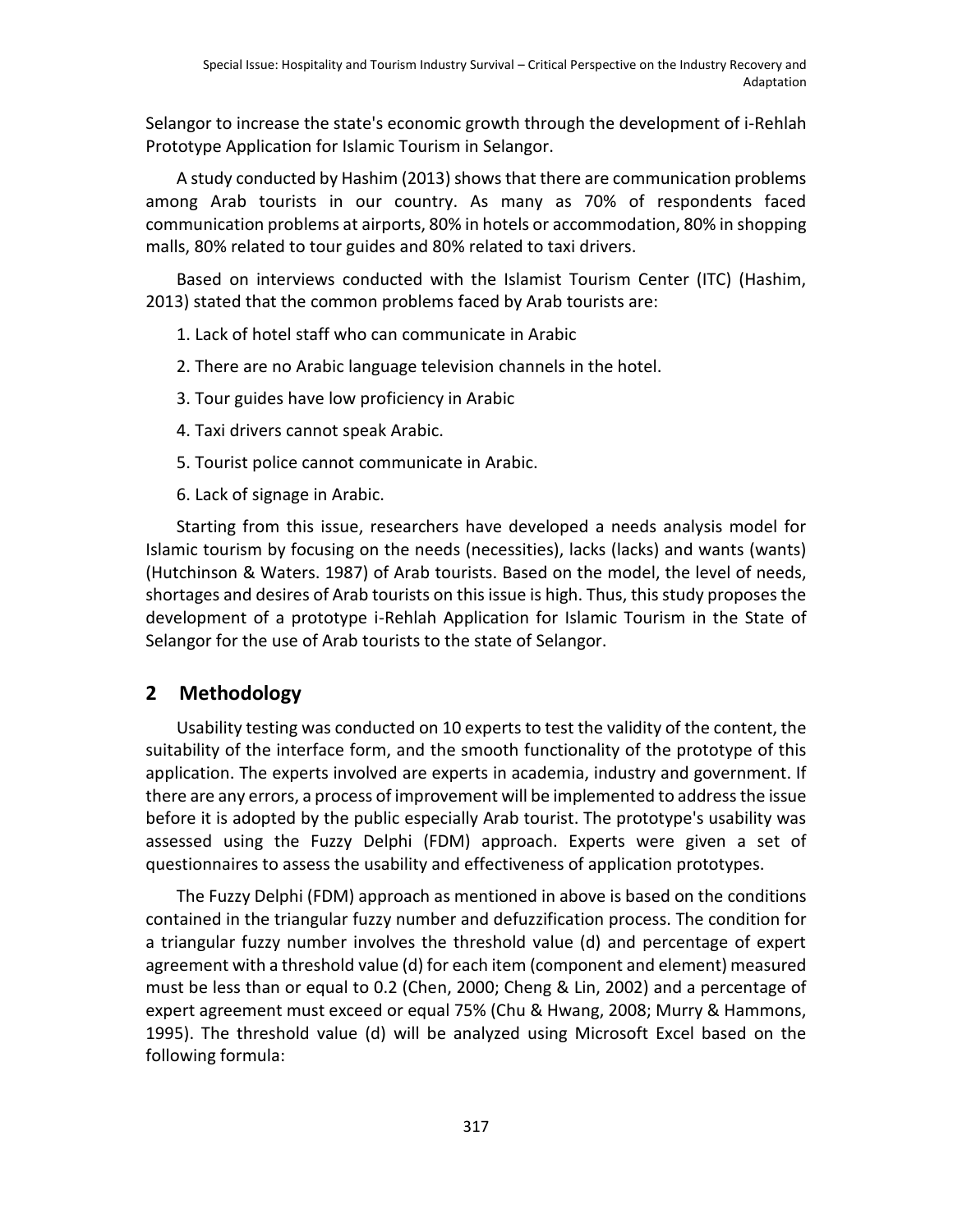$$
d\left(\tilde{m},\tilde{n}\right)=\sqrt{\frac{1}{3}\left[(m_1-n_1)^2+(m_2-n_2)^2+(m_3-n_3)^2\right]}.
$$

For the defuzzification process, there is only one condition that the value of the Fuzzy score (A) must be greater than or equal to the  $\alpha$ -cut value of 0.5 (Tang & Wu, 2010; Bodjanova, 2006). The value of this fuzzy score was also analyzed using Microsoft Excel using the following formula:

$$
A = \frac{1}{3} (m_1 + m_2 + m_3)
$$

In summary, it can be concluded that the data analysis was based on three expert consensus conditions, namely:

- 1. The threshold value (d) should be less than or equal to 0.2
- 2. Percentage of expert agreement exceed or equal 75%
- 3. The Fuzzy score value (A) greater than or equal to 0.5

The research instrument used a questionnaire containing a total of 21 elements of information domain (6 elements), interactive domain (8 elements) and interface domain (7 elements). This questionnaire aims to identify suitable items to be developed into the prototype. These items will be identified by distributing questionnaire forms that will be analyzed using the Fuzzy Delphi technique to obtain expert consensus. All question items were answered according to a 7 -point Likert scale (from 1 = Strongly Disagree, to 7 = Strongly Agree) as shown in Table 1 below:

| Preferential Level | <b>Fuzzy Scale</b> | Likert Scale |
|--------------------|--------------------|--------------|
| Strongly disagree  | (0.0, 0.0, 0.1)    |              |
| Somewhat disagree  | (0.0, 0.1, 0.3)    |              |
| <b>Disagree</b>    | (0.1, 0.3, 0.5)    |              |
| Neutral            | (0.3, 0.5, 0.7)    | 4            |
| Agree              | (0.5, 0.7, 0.9)    |              |
| Somewhat agree     | (0.7, 0.9, 1.0)    | 6            |
| Strongly agree     | (0.9, 1.0, 1.0)    |              |
|                    |                    |              |

Table 1: Preferential Level and Fuzzy Scale Value

*Source: Mohd Ridhuan et al. (2015), Rashidah, Saedah, & Zaharah (2018)*

The number of experts in this study was 10 people. According to Adler and Ziglio (1996), the number of experts for the Delphi technique can range from 10 to 15 people if the experts can reach a high level of agreement with one another. Nevertheless, Rosnaini (2006) in Mohd Ridhuan (2016) state that the minimum number of experts for the Delphi technique is as many as five experts. This is in line with Rowe and Wright's (2011) argument that the number of experts can range from 5 to 20 people based on their area of expertise. Jones and Twiss (1978) suggested that the number of experts involved in the Delphi method approach was 10-50 experts. The criteria and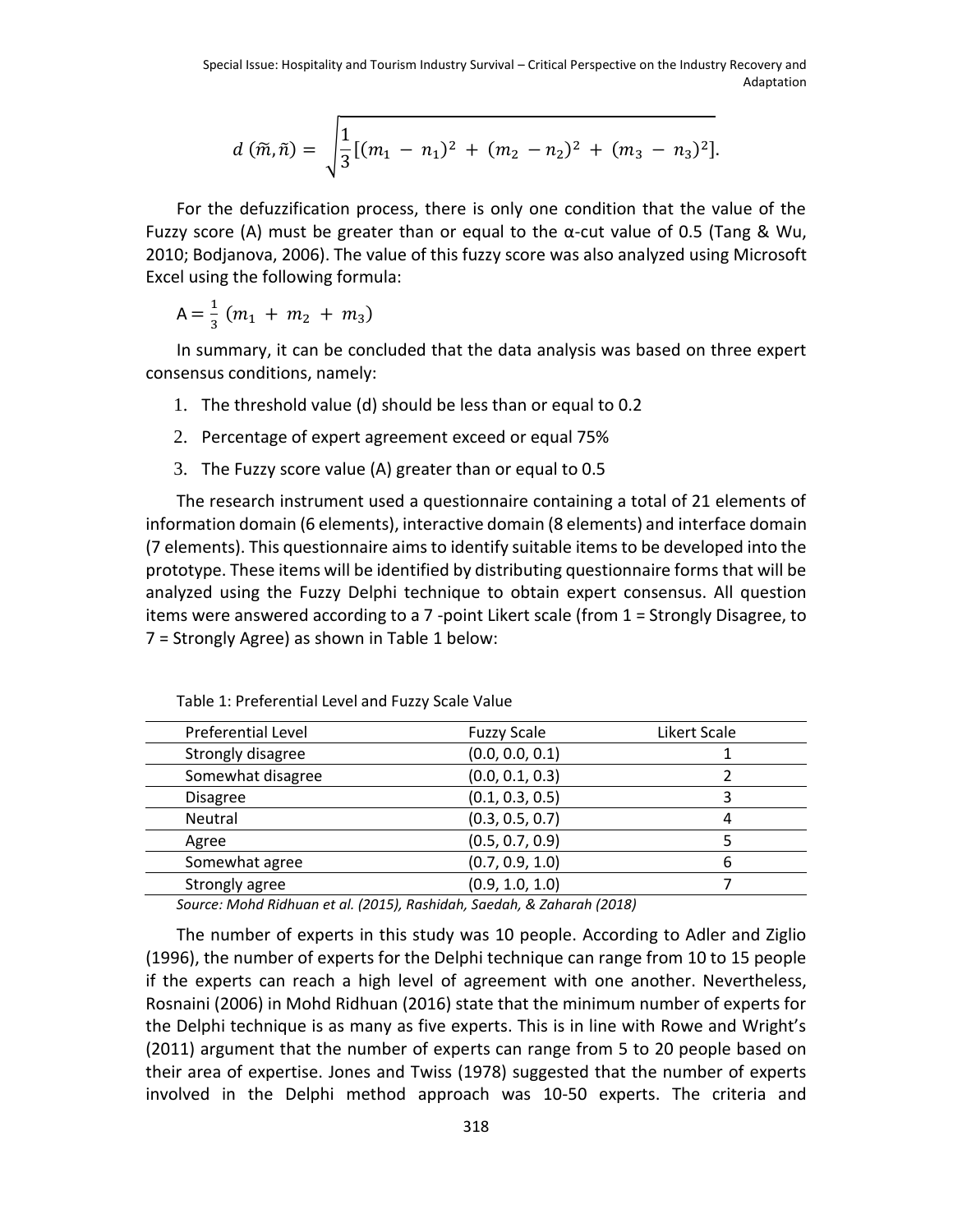characteristics of the experts who are the subject of this study are very much in line with the context of the study because it involves experts in the fields of academia, industry and government. This selection is also based on a group of scholars who assert that experts are those who are highly skilled and experienced in the field of study (Swanson & Falkman, 1997; Dalkey & Helmer, 1963).

Thus, based on the discussion on the selection of experts, the authors have identified several criteria for experts and the criteria are as follows:

| No.   | Field Experts | Number of Experts |
|-------|---------------|-------------------|
|       | Academia      |                   |
|       | Industry      |                   |
|       | Government    |                   |
| Total |               |                   |

#### **2.1 Implementation of i-Rehlah Prototype**

The prototype was developed using InVision software. All information or content, interface and interaction design were added to the prototype to give the feeling of a real application. However, a few interactions are not able to be implemented due to the limitation of this application. The prototype link was given to the experts and they could open it from their mobile phone or computer using a web browser platform. The figure below represents part of the i-Rehlah interface and content.



Figure 1: Part of i-Rehlah prototype's content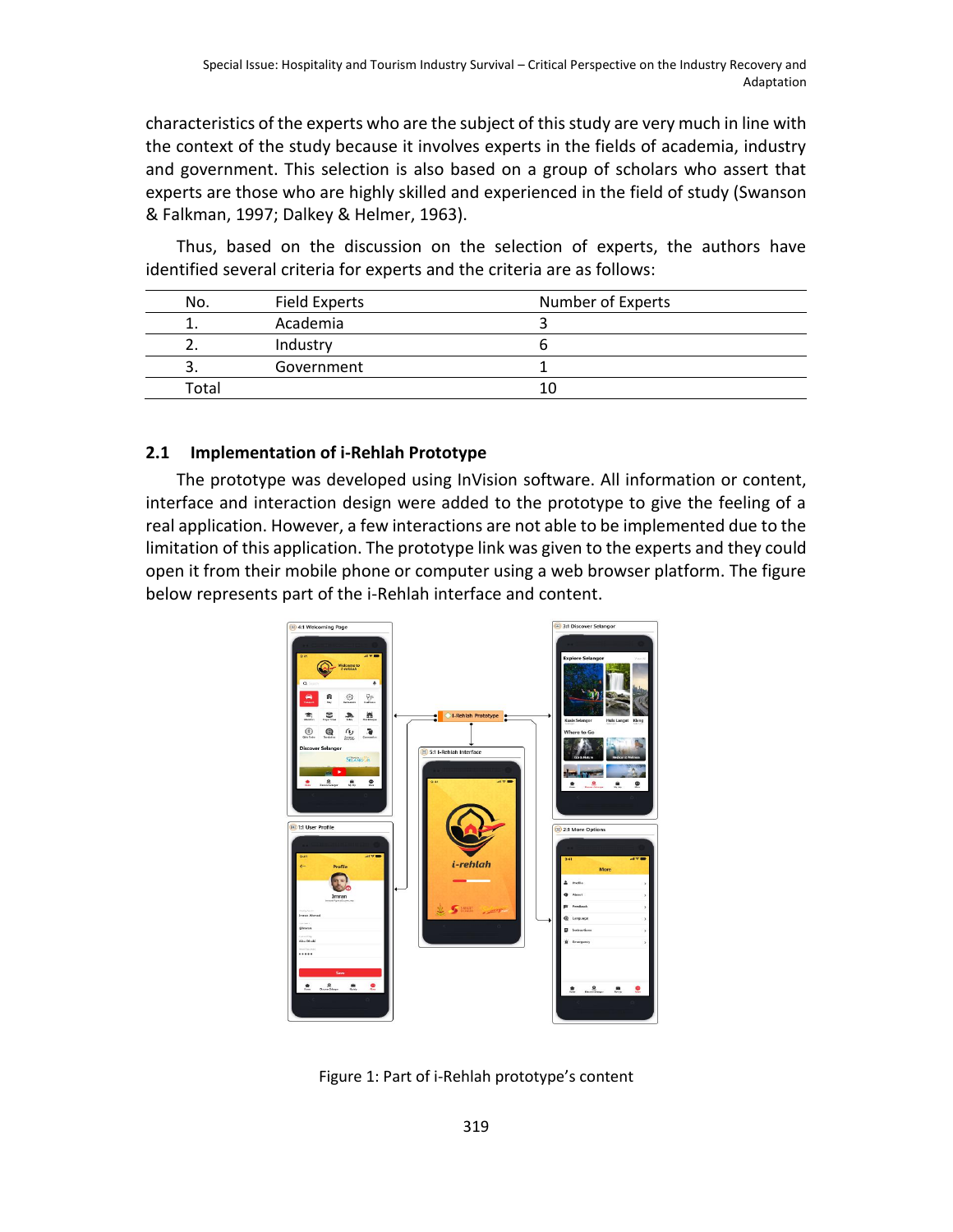There are three phases of design in the development of this prototype. The first phase is Information Design, the second phase is Interaction Design and the third phase is Interface Design (Kristof & Satran, 1995). For the Information or content aspect, the selection of information is based on requirements and analysis by the experts from government bodies and academia. The presentation of content is given consideration to make it more attractive by using multimedia elements. In terms of interface design, the look and feel of the interface with the presentation of layout, text and graphics are planned accordingly to suit the concept of Islamic Tourism. As for the interaction aspect, the type of interaction that included in the system is designed to facilitate user to find the information and navigate between pages in a structure. All these three aspects have been going through the analysis of requirements, design and development process. They are related and supporting each other to create a comprehensive and usable mobile application. The relation between items is as Figure 2.



Figure 2: Relation and Criteria of Evaluation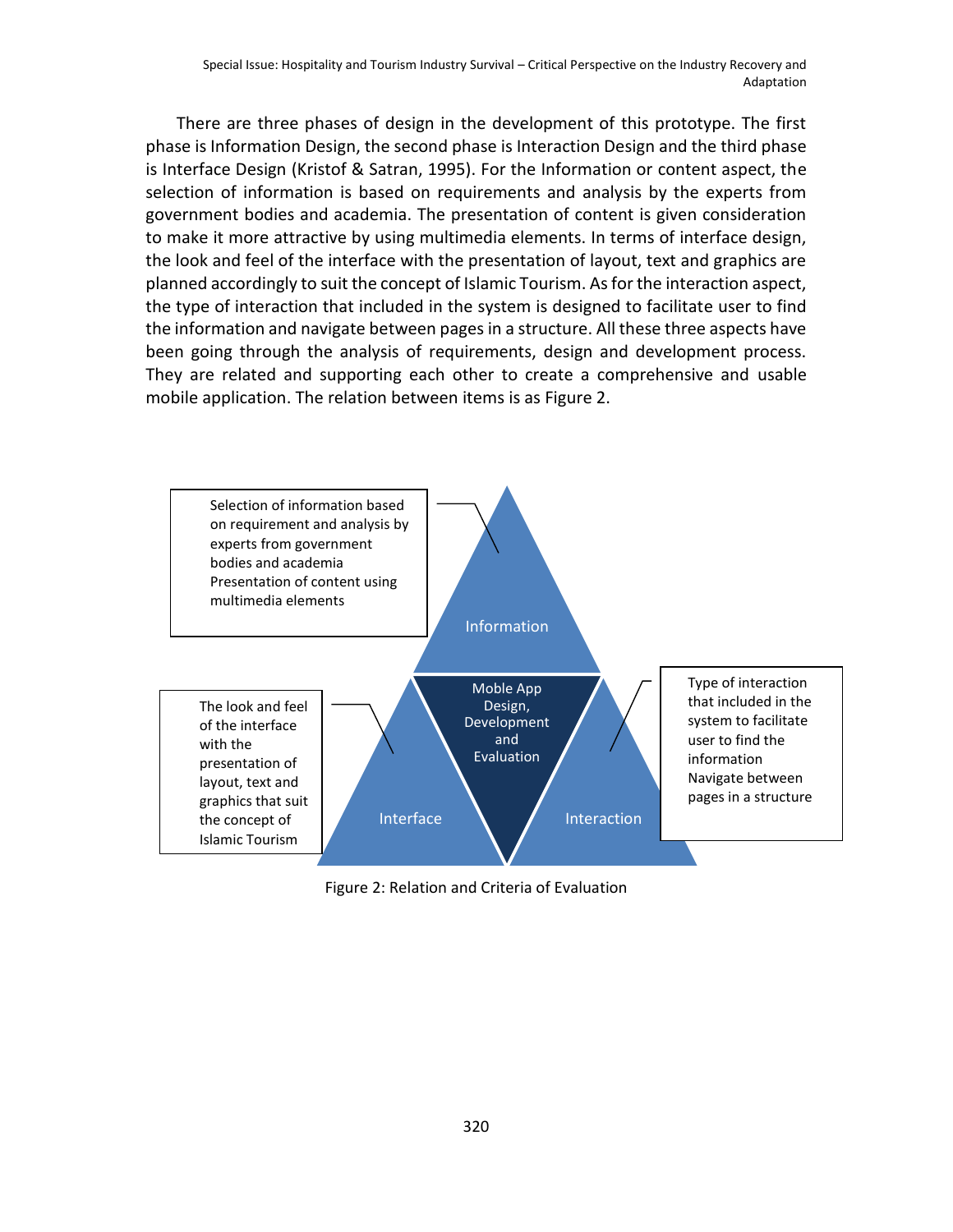# **3 Findings**

Summary of FDM analysis by showing the calculated threshold values, percentages of experts' agreement, and Fuzzy score (A) value are illustrated in the following table of analysis.

| Construct | Elements                                                                                                                                      | Threshold<br>Value, d (d<br>(0.2) | Percent<br>of<br>Expert<br>Agreement<br>(>75%) | Fuzzy<br>Score $(A >$<br>0.5) | Expert<br>Consensu<br>S |
|-----------|-----------------------------------------------------------------------------------------------------------------------------------------------|-----------------------------------|------------------------------------------------|-------------------------------|-------------------------|
|           | All information is well<br>presented<br>and<br>easily<br>accessible.                                                                          | 0.166                             | 90.0%                                          | 0.81<br>7                     | Agreed                  |
|           | It is very easy to find the<br>information<br>necessary<br>about Islamic tourism in<br>Selangor.                                              | 0.180                             | 90.0%                                          | 0.80<br>0                     | Agreed                  |
|           | information<br><b>The</b><br>the<br>contained<br>in<br>prototype is sufficient for<br>tourists visiting the state<br>Information of Selangor. | 0.227                             | 80.0%                                          | 0.79<br>0                     | Agreed                  |
|           | Photos<br>and<br>videos<br>contained<br>the<br>in<br>prototype<br>attract<br>can<br>tourists to visit the place.                              | 0.151                             | 90.00%                                         | 0.84<br>3                     | Agreed                  |
|           | The prototype content is<br>very useful for the target<br>users especially the Arab<br>tourists.                                              | 0.135                             | 90.00%                                         | 0.82<br>3                     | Agreed                  |
|           | The information applied<br>the<br>prototype<br>in<br>is<br>hierarchical.                                                                      | 0.148                             | 90.00%                                         | 0.79<br>7                     | Agreed                  |

Table 2: Summary of Fuzzy Delphi (FDM) Analysis for Information Elements

Table 2 above shows that each item in the Information element achieved all the following conditions; a threshold value (d)  $\leq$  0.2, the percentage of experts' agreement surpasses 75% and all the values of fuzzy scores (A) exceed 0.5. This finding shows that the level of experts' consensus for all items in the information element was accepted.

Table 3: Summary of Fuzzy Delphi (FDM) Analysis for Interactive Elements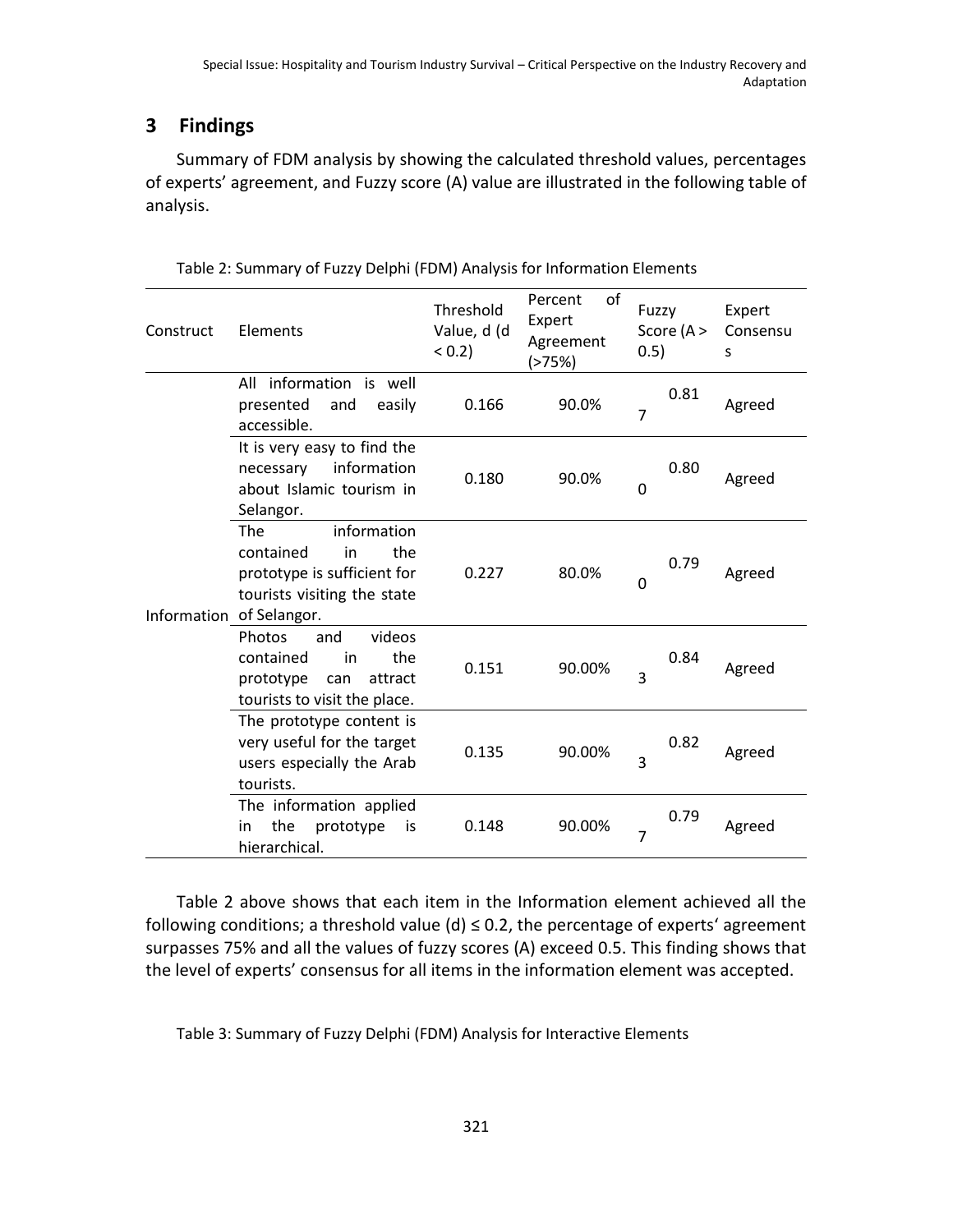Special Issue: Hospitality and Tourism Industry Survival – Critical Perspective on the Industry Recovery and Adaptation

| Construct   | Elements                                                                    | Threshold<br>Value, $d$ ( $d$ <<br>0.2) | of<br>Percent<br>Expert<br>Agreement<br>(>75%) | Fuzzy<br>Score<br>(A > 0.5) | Expert<br>Consensu<br>S |
|-------------|-----------------------------------------------------------------------------|-----------------------------------------|------------------------------------------------|-----------------------------|-------------------------|
|             | delivery<br>Content<br>is<br>highly interactive.                            | 0.169                                   | 90.0%                                          | 0.790                       | Agreed                  |
|             | Interactions<br>are<br>consistent in every app<br>content.                  | 0.200                                   | 90.0%                                          | 0.787                       | Agreed                  |
| Interactive | Very easy to interact<br>between pages.                                     | 0.247                                   | 60.0%                                          | 0.743                       | Disagreed               |
|             | navigation<br>The<br>well<br>structure<br>is<br>designed.                   | 0.200                                   | 90.00%                                         | 0.787                       | Agreed                  |
|             | Interactions<br>run<br>smoothly<br>without<br>delays and errors.            | 0.206                                   | 90.00%                                         | 0.770                       | Agreed                  |
|             | Users can distinguish<br>between display images<br>and interactive images.  | 0.232                                   | 60.00%                                         | 0.733                       | Disagreed               |
|             | <b>Users</b><br>always<br>are<br>informed of their status<br>in the system. | 0.267                                   | 70.00%                                         | 0.720                       | Disagreed               |
|             | notified<br><b>Users</b><br>are<br>the<br>before<br>exiting<br>application. | 0.365                                   | 50.00%                                         | 0.520                       | Disagreed               |

Table 3 above shows that only 4 items out of eight in the Interactive element achieved all the following conditions; a threshold value (d)  $\leq$  0.2, the percentage of experts' agreement surpasses 75% and all the values of fuzzy scores (A) exceed 0.5. Meanwhile, the other 4 items were disputed due to the experts' agreement percentage of less than 75%.

| Table 4: Summary of Fuzzy Delphi (FDM) Analysis for Interface Elements |  |  |  |  |
|------------------------------------------------------------------------|--|--|--|--|
|------------------------------------------------------------------------|--|--|--|--|

| Construct | Elements                                                  | Threshold<br>Value, d (d<br>$\leq$ 0.2) | οf<br>Percent<br>Expert<br>Agreement<br>(≥<br>75%) | Fuzzy<br>Score (A<br>$\geq$ 0.5) | Expert<br>Consensu<br>S |
|-----------|-----------------------------------------------------------|-----------------------------------------|----------------------------------------------------|----------------------------------|-------------------------|
| Interface | The interface layout is<br>well arranged.                 | 0.125                                   | 100.0%                                             | 0.837                            | Agreed                  |
|           | The overall design is<br>simple and practical.            | 0.115                                   | 100.0%                                             | 0.827                            | Agreed                  |
|           | The color is attractive<br>and does not hurt the<br>eyes. | 0.157                                   | 90.0%                                              | 0.807                            | Agreed                  |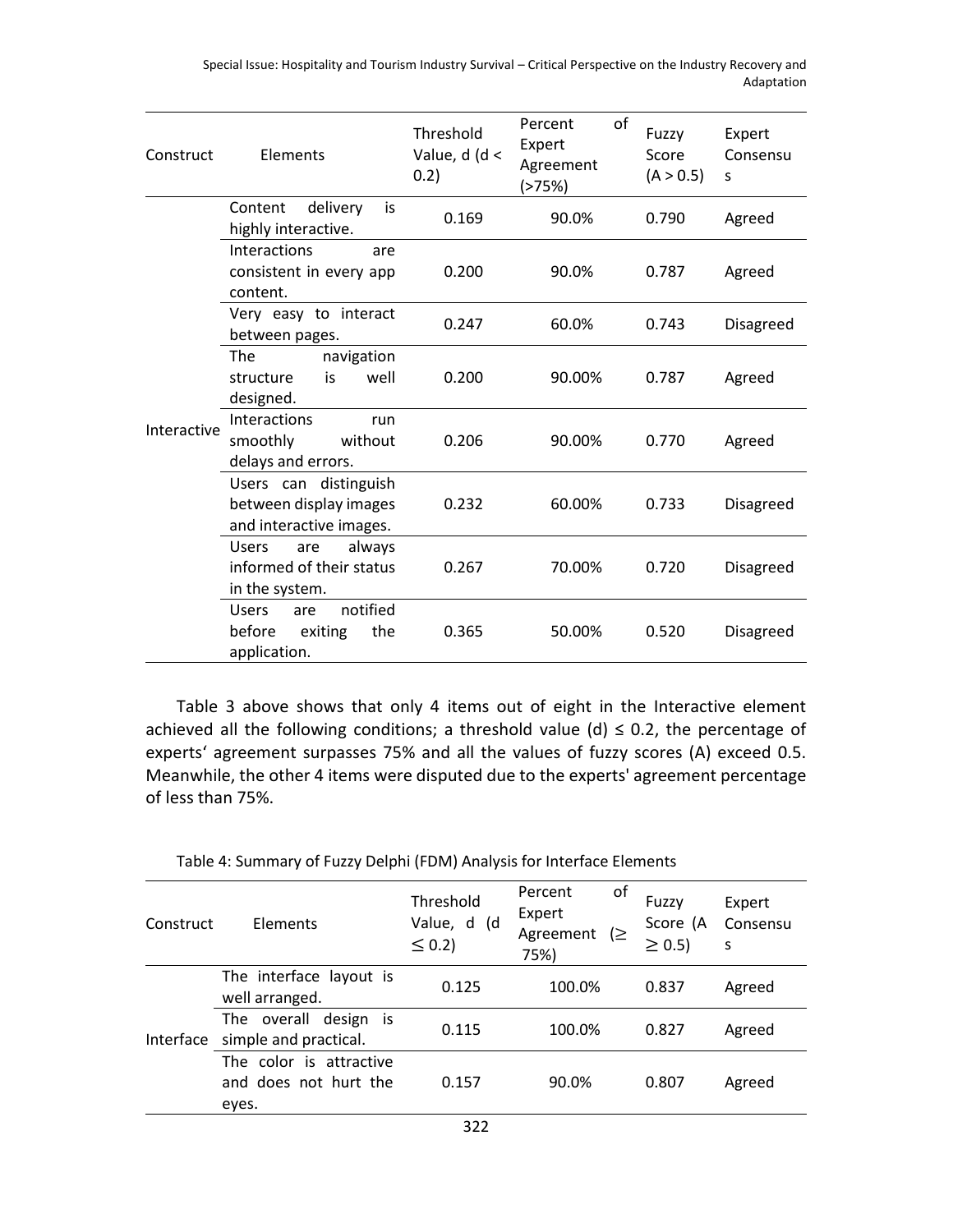Special Issue: Hospitality and Tourism Industry Survival – Critical Perspective on the Industry Recovery and Adaptation

| The icons used are easy<br>to understand.                                                         | 0.096 | 100.00% | 0.853 | Agreed |
|---------------------------------------------------------------------------------------------------|-------|---------|-------|--------|
| The text is<br>easy to<br>recognize and read.                                                     | 0.267 | 80.00%  | 0.797 | Agreed |
| graphic<br>design<br><b>The</b><br>concept is suitable for<br>Islamic<br>tourism<br>applications. | 0.143 | 90.00%  | 0.833 | Agreed |
| The main menu is clearly<br>presented for users to<br>explore its contents.                       | 0.115 | 100.00% | 0.827 | Agreed |

Table 4 above shows that each item in the Interface element achieved all the following conditions; a threshold value (d)  $\leq$  0.2, the percentage of experts' agreement surpasses 75% and all the values of fuzzy scores (A) exceed 0.5. This finding shows that the level of experts' consensus for all items in the information element was accepted.

## **4 Conclusion**

The usability evaluation process of the i-Rehlah prototype focuses on the level of experts' agreement on the usability and suitability of a product developed. In this study, a product called i-Rehlah has been developed which aims to facilitate tourists, especially tourists from the Middle East, when visiting the state of Selangor.

The experts involved have expert criteria and characteristics that are highly relevant to the context of the study as they are experts in the fields of academia, industry and government. The study faced constraints on obtaining Arab tourists due to the spread of the COVID-19 epidemic. Therefore, the prototype of this application is only evaluated by experts who are skilled and suitable to evaluate this prototype before this prototype is developed and tested on Arab tourists. The results of this study show that two of the three domains have expert agreement, namely the information and interface domains. Nevertheless, for the interactive domains, out of the 8 items stated, 4 items were rejected by the expert panel. The items are *"It is easy to interact between pages, users can differentiate between display and interactive images, users are always informed of their status in the system, the user is notified before signing out of the application"*. However, the authors do not agree with the recommendations of the experts but will improve the i-Rehlah prototype of the developed application. Furthermore, information such as user background is very important for authors to keep track of user information.

It is proposed that the i-Rehlah prototype application for Islamic tourism be evolved into a specific application that Arab tourists can use and apply while visiting the state of Selangor.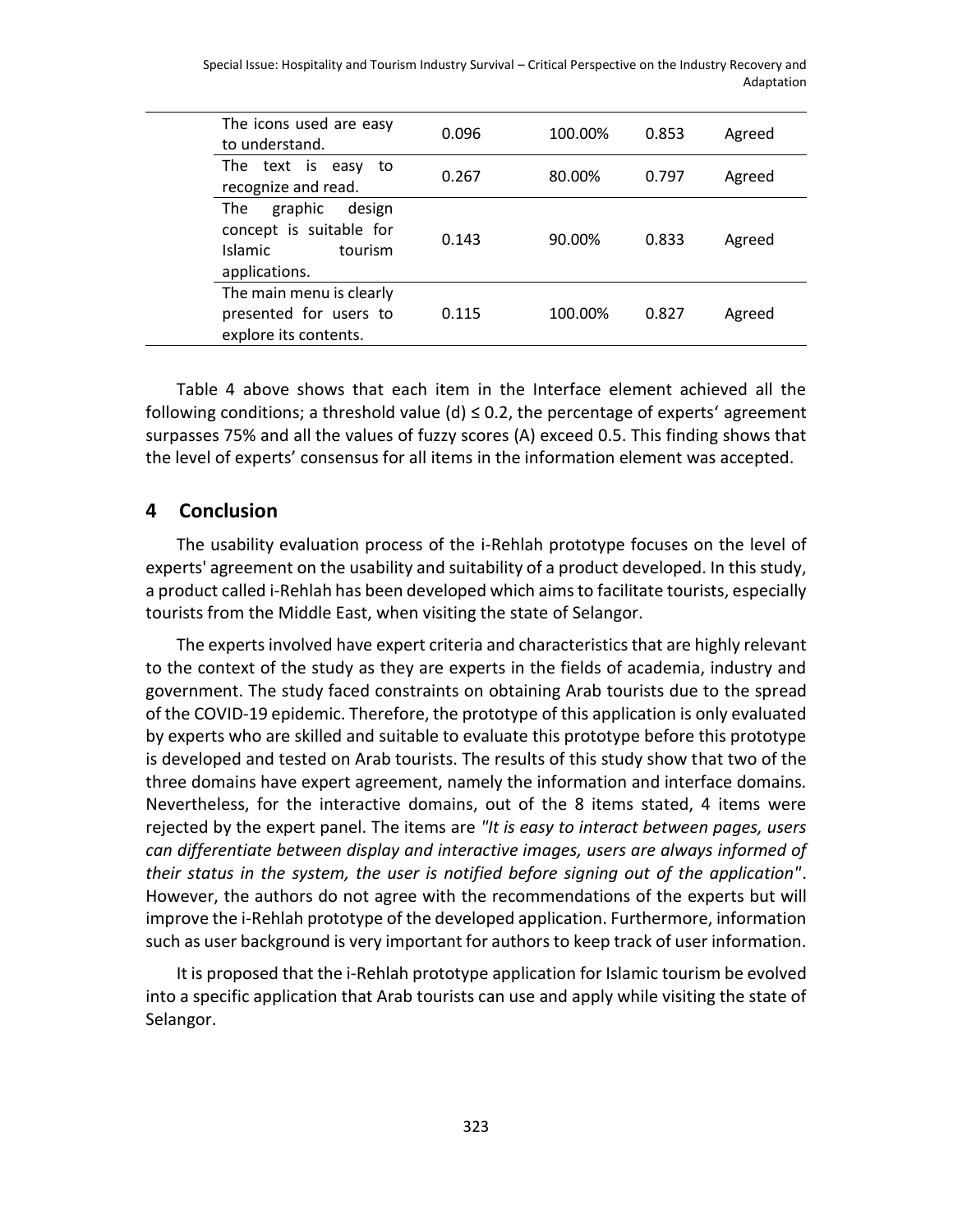# **5 Acknowledgement**

This research was funded by the Selangor International Islamic University College (KUIS) through the Research and Innovation KUIS Grant (GPIK), 2019/P/GPIK/GPK-001. All authors contributed to the article in terms of conceptualization, methodology, formal analysis, writing-original draft preparation, writing-review and editing, and project administration.

# **6 References**

Al-Quran Al-Karim

- Abdul Ghani Abu. *Malaysia Destinasi Utama Pelancongan Islam*. Dewan Budaya. (2013, Mac). Kuala Lumpur: Dewan Bahasa & Pustaka.
- Adler, M., & Ziglio, E. (1996). *Gazing into the oracle: the Delphi method and its application to social policy and public health*. London: Jessica Kingsley Publishers.
- Akyol M. & Kilinc, O. (2014). Internet and Halal Tourism Marketing, *International Periodical for The Languages, Literature and History of Turkish or Turkic*, Volume 9/8 Summer 2014, pp. 171-186.
- Bodjanova, S. (2006). Median alpha-levels of a fuzzy number. *Fuzzy Sets and Systems*, 157(7), 879 – 891.
- Chen, C.T. (2000). Extensions of the TOPSIS for group decision-making under Fuzzy Environment. *Fuzzy Sets and Systems*, 114: 1-9.
- Cheng C.H & Lin Y. (2002). Evaluating the best main battle tank using Fuzzy Decision Theory with Linguistic Criteria Evaluation. *European Journal of Operational Research,* 142 (1) 74-86.
- Chu H.C. & Hwang G.J. (2008). A Delphi-based Approach to Developing Expert Systems with the Cooperation of Multiple Experts. *Expert Systems with Applications,* 34: 28 26- 40.
- Crescent Rating. (2015). *Muslim/Halal Travel Market: Basic Concepts, Terms and Definitions*. Crescent Rating, Singapore.
- Dalkey, N. C., & Helmer, O. (1963). An experimental application of the Delphi method to the use of experts. *Management Science,* 9(3), 458-467.

Department of Statistics Malaysia. (2017). *Siaran Akhbar Anggaran Penduduk Semasa, Malaysia*, 2016-2017 oleh Dr. Mohd Uzir bin Mahidin; Ketua Perangkawan Malaysia. Retrieved from

https://www.dosm.gov.my/v1/index.php?r=column/pdfPrev&id=VUdaQ2tVVjcwTEFU VWp5aTVQbjV1UT09

- Hutchinson, T., & Waters, A. (1987*). English for Specific Purposes*. Cambridge: Cambridge University Press.
- Jones, H. & Twiss, B.L. (1978). *Forecasting Technology for Planning Decisions*. New York: Macmillan.
- Kristof, R., & Satran, A. (1995). Interactivity by Design. Mountain View, CA: Adobe Press.
- Master Card & Crescent Rating. (2015). *Global Muslim Travel Index 2015*. Report Available at: [https://skift.com/wp-content/uploads/2015/03/MasterCard-Muslim-Index.pdf.](https://skift.com/wp-content/uploads/2015/03/MasterCard-Muslim-Index.pdf)
- Mohd Ridhuan Mohd Jamil. (2016). *Pembangunan model kurikulum latihan SkiVes bagi program pengajian kejuruteraan pembelajaran berasaskan kerja*. PhD thesis, University of Malaya.